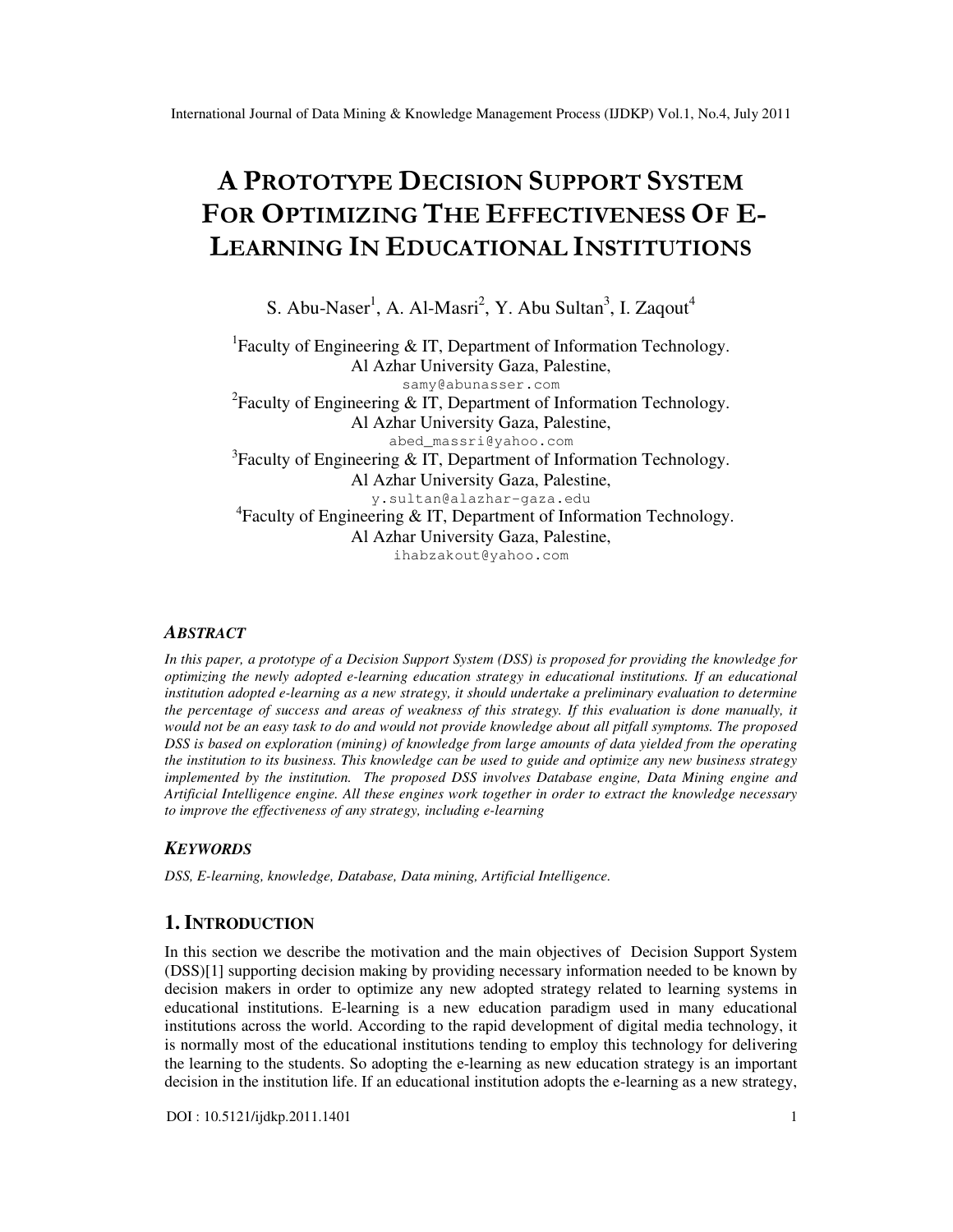it should be applied as experiment and an initial evaluation should be carried out to determine the success rate and the pitfalls of this experiment. When this evaluation is done manually, it would not be an easy task to do and would not provide summary information (knowledge) about all pitfall symptoms. So without that knowledge, there is a risk and the managing of the institution workload, which E-learning is part of, is always difficult and complex task. To achieve that task, the institution managers need current, consistent, reliable information and knowledge about areas of pitfalls and success for the institution workload. Large amounts of data are collected by running the institution to its workload. These huge amounts of data, coupled with the need for powerful computer-based systems for exploring the knowledge helping the institution managers in making decisions, has been described as a "data rich but information poor" situation [2]. Building such systems is very important key in providing the required knowledge for developing and optimizing institution strategies alignment with the institution goals.

Optimizing an e-learning strategy requires discovering the knowledge which pitfall symptoms greatly contribute in the failure of the e-learning. The required knowledge should contain complete information about the following :

- Who are the frequently failing students in the e-learning courses?
- What are the characteristics of those students?
- Who are the inactive students in using e-learning course means?
- How do we find clusters of student with similar learning characteristics?
- Is there association between student's exam results and student's visiting times for a courseware in web-based educational system?
- Is a particular means of e-learning would be suitable for teaching a specific course for a target group of students holding certain characteristics?
- What are the reasons of noticeable difference in the success ratios for teaching some courses by the same teacher or different teachers?
- Are these reasons related to the students, or the teachers, or the course curriculums and its assessment ways, or to the used e-learning means?
- Is there big negative deviation in e-learning courses enrollment?

These above questions are part of what the educational institution managers need to know, if the questions answers are completely known, the institution mangers will be able to overcome the founded pitfalls and the e-learning can be more successful and more vital as the educational institutions move from an 'early adopter' stage to a more general offering . So to know the answers of these questions, the institution should have a computer-based system exploring this knowledge from the operating data stored in its Database system. This type of systems is known as type of Knowledge-discovery systems or in other words data mining systems, or Decision Support Systems.

The objective of this paper is to propose a prototype of Decision Support System for educational institutions. The proposed DSS is based on exploration or mining of knowledge from large amounts of data. The proposed DSS involves Database (DB) engine, Data Mining (DM) engine and Artificial Intelligence (AI) engine. All these engines work integrally together in order to extract the knowledge necessary to improve the effectiveness of any institution strategy, including the e-learning.

# **1.1. E-learning**

Electronic learning or E-learning can be defined as learning delivered by electronic means including CD-ROM, Internet, and Intranet [3]. The two top-most used e-learning delivery methods are as follows: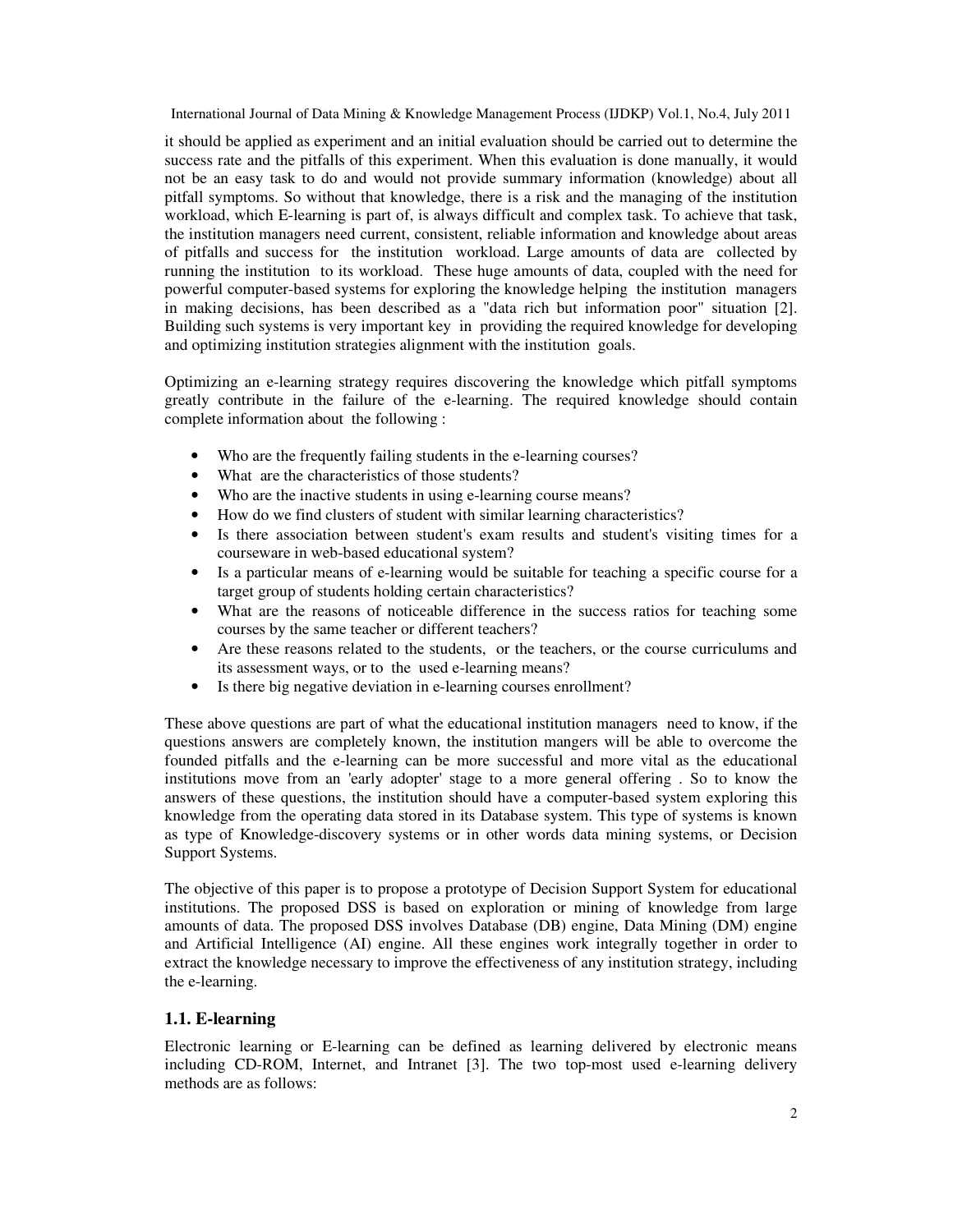- i. Synchronous e-learning, such as virtual classrooms supporting on-line training.
- ii. Asynchronous e-learning, such as web-based courses supporting self-study training.

There are different factors, should be considered when e-learning process is designed, including such as learning content, instructional methods, e-learning media, learner differences and environment. Designing the proper courseware specific to the desired outcome, lessons should include instructional methods suitable to learner's characteristics. The environment plays also vital role in success of e-learning, including issues technical constrains related delivery platform, network, software and cultural factors in insinuations [3]. The correct design of the e-leaning process will make it unique and more successful, so there are many sides or factors should be viewed and considered in planning and designing a proper e-learning system fitting the learner needs. So, we propose DSS for providing some of the information required in optimizing and refining the learning system, when it is adopted and applied.

# **1.2. Data Mining**

Data mining is one of the rapidly growing fields in computer industry, according to the big size and complexity of databases yielded by running institutions to its business [2,22,23,24]. New methods for data mining in databases have been studied, which describe data exploring and knowledge extracting processes including data preprocessing, data analysis, and methods of knowledge representation. The common tasks of data mining include induction of classification models [4], association rules [5, 25], evolution and deviation analysis and making clustering for similar data objects [2]. To make data firm suitable for mining, preparing methods should be applied to it for cleansing and transforming to a format ready for the mining [2]. Educational Data mining [6, 26] is a novel research area offering solid ground for applications interested for educational environment. Educational data mining can mine information (knowledge) related to learning process activities. In this approach, for example, it is, in promising way, able to extract useful information, specifically and not to limit, about how student's exam results related to the student's visiting times for a courseware in web-based educational system. In section 3 we describe our proposed decision support system and how its data mining engine can provide such that information.

# **1.3. Artificial Intelligence**

Artificial Intelligence (AI) systems are knowledge processing systems [7]. Knowledge representation, knowledge acquisition, and inference including search and control, are the three main techniques in AI.

- Knowledge representation. Data mining seeks to discover interesting patterns from large volumes of data. These patterns can take various forms, such as association rules, classification rules, and decision trees, and therefore, knowledge representation becomes an issue of interest in data mining.
- Knowledge acquisition. The discovery process shares various algorithms and methods with machine learning for the same purpose of knowledge acquisition from data or learning from examples.
- Knowledge inference. The patterns discovered from data need to be verified in various applications and so deduction of mining results is an essential technique in data mining applications.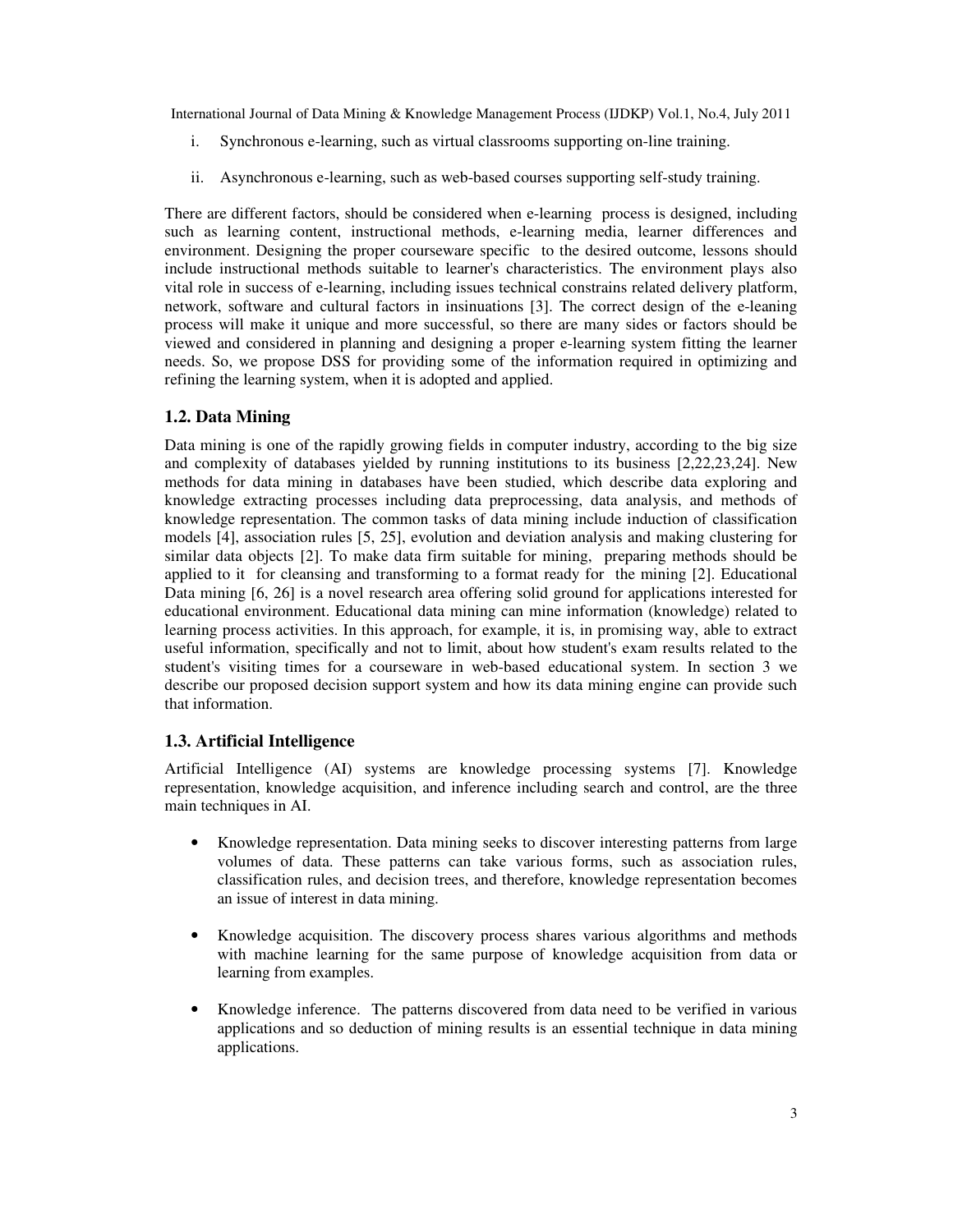Therefore, knowledge representation, knowledge acquisition and knowledge inference, the three fundamental techniques in AI are all relevant to data mining.

# **1.4. Decision Support System**

Decision Support Systems have been studied, in the 1960s, as how to use computerized models to assist in decision making and planning [8]. A decision support system is an interactive computerbased system designed to serve the management level of the organization in performing computer generated analysis of its own business data [1]. A decision support system is a general term for any computer application enhancing the business manager's ability to make decision. DSS assists the mangers to make decisions that are unique, swiftly changing and not easily specified in advance [19]. Although DSS use internal information from transaction processing systems and management information systems; they often bring in information from external sources such as server log files. Decision Support System is designed to facilitate the input data and editing data, the execution of the required models necessary to analyze the data, and display the results in understandable formats. Developments in information science and computer industry are having a significant impact on contributing in building of decision support systems, so many of contributing discipline's approaches could be utilized in building decision support systems that are known as hybrid decision support systems of multiple approaches. Our proposed DSS hosts and combines the facilities of three distinct discipline's approaches, databases management, data mining, and AI, to develop hybrid decision-making mechanisms. So using these disciplines helps solve abroad range of the institution's problems in decision making.

# **2. RELATED WORK**

Decision support systems play vital role in educational institutions. Sanjeev and ZythKow [9] apply knowledge discovery to data of university database, the knowledge is presented to university administrator in order to make strategic decision for the institutional policies. Luan [10] proposed using different data mining algorithms for doing a comprehensive analysis of student characteristics in order to improve the effectiveness of alumni development. Deniz and Ersan [11, 12] proposed a DSS for student, course and program assessment. Minaei-Bidgoli and Punch [13] proposed a classification model for predicting student final grades and the student attributes extracted from the logged file is used in order to build this model. Dasgupta and Khazanchi [14] described an Intelligent Agent Enabled Decision Support (IAEDS) system, which assist in making strategic decisions for scheduling academic courses. Scholl [15] presented DSS for assessing educational capacity and planning its distribution and utilization.

Nwelih, and Chiemeke [20] proposed an Academic Advising Decision Support System for Nigerian Universities. Zorrilla and others [21] described a proposal of a decision making system which helps distance instructors to know who their students are, how they work, how they use the virtual course, where they find the problems and so on, and in this way, instructors can act as soon as they detect any difficulty, for example, proposing new tasks, re-organizating the contentpages, adding new information, opening discussions and so on. Likewise they proposed some questions that, in their opinion, are of interest to teaching staff and show how the answers are very useful for improving the learning and teaching process. These answers are obtained by means of data mining techniques. Lastly, they also suggested a modular architecture for its implementation.

# **3. PROPOSED DSS PROTOTYPE**

This section describes the architecture's components of the proposed DSS prototype and describes how these components are integrated together to perform tasks embedded in a requested user's query.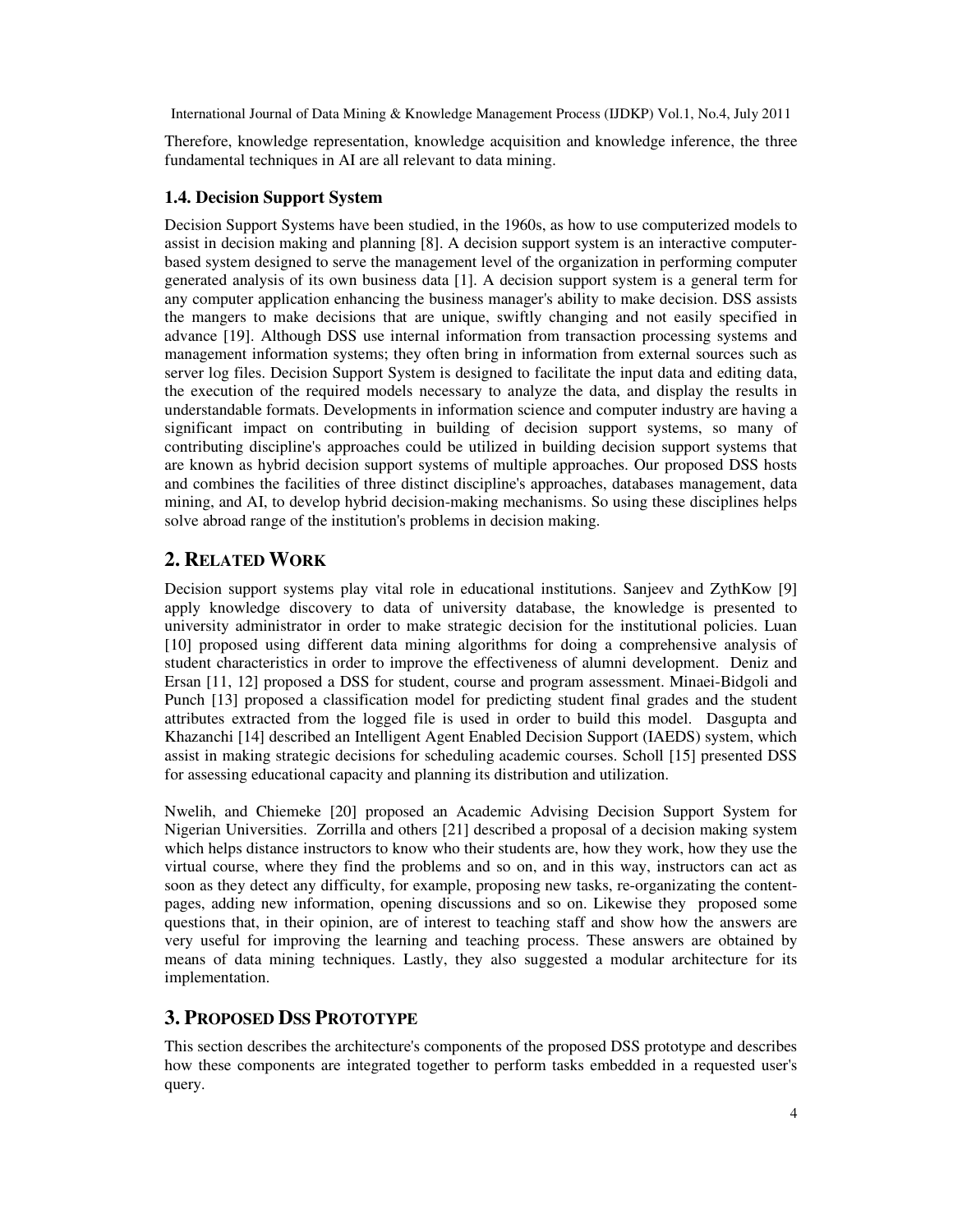Achievement of the user's query during the proposed system is going through four phases of the work described in section 3.2.

# **3.1 DSS Prototype Architecture**

As shown in Figure 1, the DSS integrates three main components, Database engine, Data Mining engine, and AI engine. For some tasks, including data extracting, transforming, and loading. The DSS integrates ETL (Extract, Transform, Load) tool for extracting a task–relevant data from operational database, and transforming it to suitable formats and loading into the DSS's data store. The DSS's data store could be involved in relational database store or multidimensional database (data cube) that is the core database schema of data Warehouse [16,17].



Figure 1. A chart of the major components in the proposed DSS architecture.

When a decision-maker makes his requested queries, these queries would be handled by a query handler tool that is one of the integrated DSS's components. The query handler parses and forwards the handled queries in terms of AI specifications. All information and requests about DSS tasks to be performed are placed on a knowledge-base store managed by the AI engine, where the AI engine can view them. The AI engine coordinates the tasks of requests, and utilizes the knowledge-base to justify whether a particular request is AI task or it is data mining task. The AI engine forwards the data mining tasks to the data mining engine for processing, the data mining engine delivers results of its assigned tasks to the AI engine to deal with these results later.

AI engine treats the results of the executed tasks as possible as follows:

- i. Converting the results to AI facts and storing these facts in a knowledge-base store.
- ii. Presenting the results on user interface in intelligence user-preferable format.

#### **3.2 DSS Prototype Architecture Phases**

The DSS prototype architecture includes four phases: initial, justification, execution, and presentation phases. Figure 2 depicts these phases and their functional steps.

i. Initial phase: in this phase, the query handler converts user query to query in terms of AI specifications, and sends it to AI engine.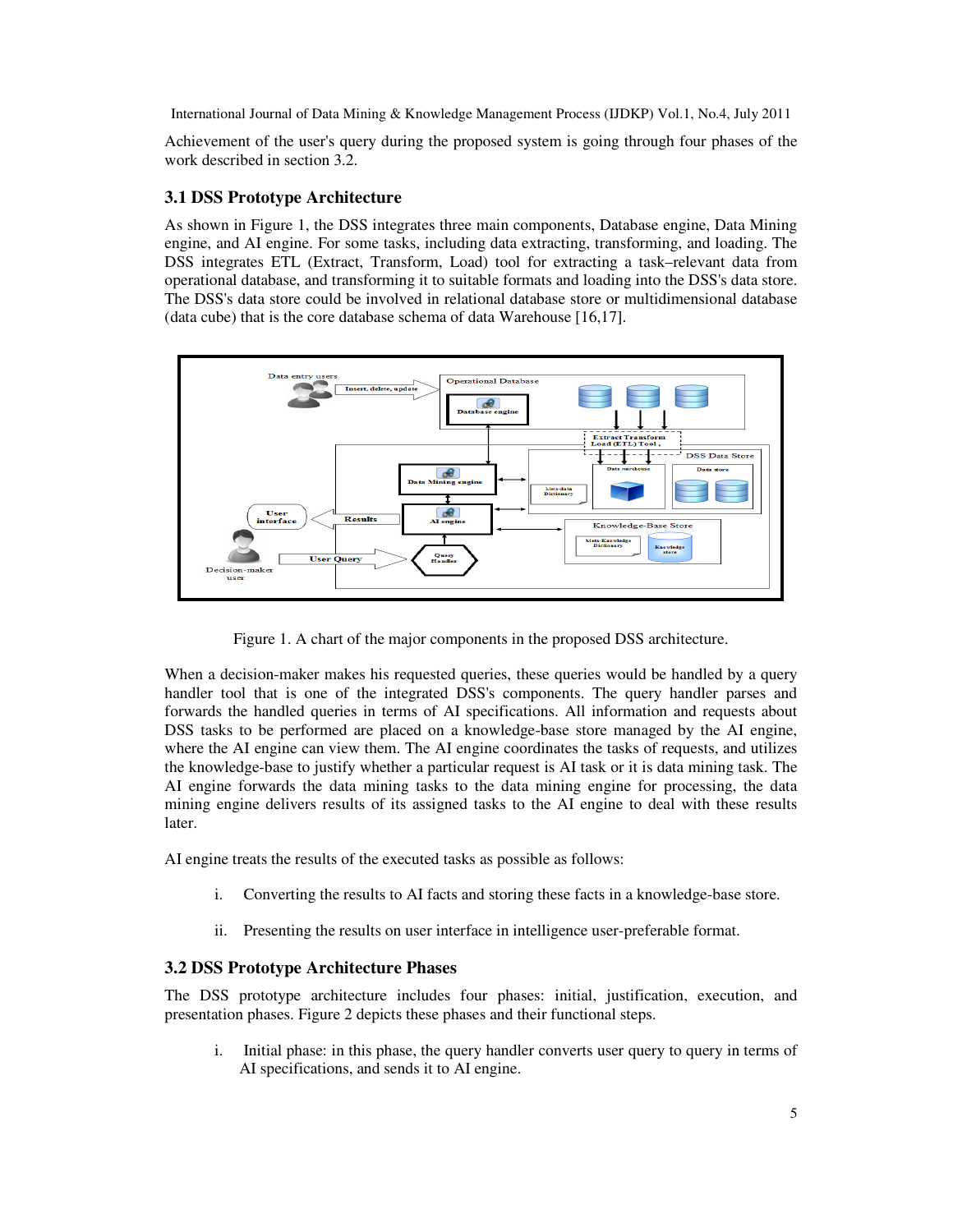- ii. Justification and creation phase: the AI engine justifies the assigned query to identify it whether it is AI task or it is mining task. The justification result is used to create AI task, or data mining task. The created task is assigned to the corresponding engine to execute it.
- iii. Execution phase: AI engine and data mining engine achieve their assigned tasks. The executed task results are stored as knowledge facts in the knowledge-base store, or sent to a presentation module in the fourth phase to create the proper interface to show them.
- iv. Presentation phase: in this phase, AI presentation module generates the proper interface for the executed task results.



Figure 2. The proposed DSS architecture phases and their functional steps.

Different software modules should be designed in order to perform the procedures of the fourth phase that are illustrated in Figure 3.The details for functional steps of these modules, and DSS stores are summarized in Table 1.

| <b>Module</b>                       | <b>Functional steps</b>                                                                                                                                                                                                                                                                                                                                                                                                                                                                                                                        |  |  |  |
|-------------------------------------|------------------------------------------------------------------------------------------------------------------------------------------------------------------------------------------------------------------------------------------------------------------------------------------------------------------------------------------------------------------------------------------------------------------------------------------------------------------------------------------------------------------------------------------------|--|--|--|
| User Query<br><b>Handler Module</b> | User Query Handler Module through its GUI enables the User to<br>enter the required query. A query parsing is achieved to convert the<br>user query into a specific query in AI syntax, and then the User<br>Query Handler Module forwards the parsed query to justification<br>module to validate it.                                                                                                                                                                                                                                         |  |  |  |
| AI Justification<br>Module          | A justification module justifies the query to validate its<br>consistency, and for identifying the query's task functionality by<br>matching the query specification with task specification rules<br>stored in the Task-knowledge domain. as well, Justification<br>Module lookups in Task-knowledge domain to detect previously<br>created task with similar to the requested functionality in the<br>current query. The Justification outcome is sent to AI Creation<br>Module for creating the query's functionality task in a proper way. |  |  |  |

Table 1. The Functional steps of modules and DSS stores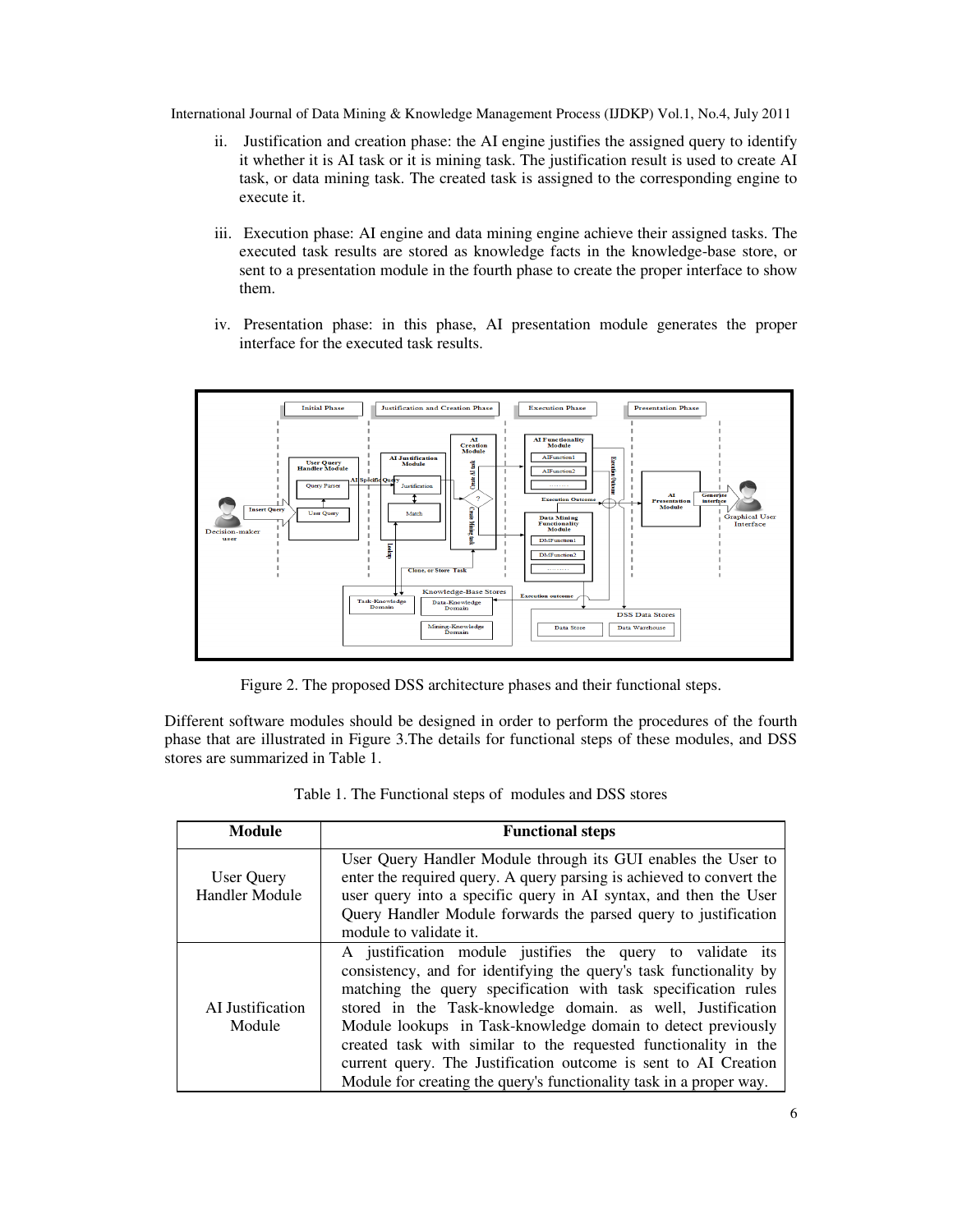| AI Creation<br>Module                  | A creation module creates a task for performing the specific<br>functionality requested in the query. The functionality of the query<br>could be AI functionality, or data mining functionality, so the<br>creation module could create an AI task, or a data mining task<br>corresponding to the requested functionality. A creation module,<br>before the task creation, utilizes justification outcome, which tells<br>it that there is found a task previously created with similar to the<br>requested functionality in the current query, or there is not. If such<br>that task is found, the creation module will clone it and adapt it<br>with the new parameters of the current query. If a task with the<br>requested functionality is not found, the creation module will<br>create a new task and store its information in the Task-knowledge<br>domain. According to the type of the created task, the created task<br>is forwarded to AI Functionality Module, or to Data Mining<br>Functionality Module for executing it. |
|----------------------------------------|------------------------------------------------------------------------------------------------------------------------------------------------------------------------------------------------------------------------------------------------------------------------------------------------------------------------------------------------------------------------------------------------------------------------------------------------------------------------------------------------------------------------------------------------------------------------------------------------------------------------------------------------------------------------------------------------------------------------------------------------------------------------------------------------------------------------------------------------------------------------------------------------------------------------------------------------------------------------------------------------------------------------------------------|
| AI Functionality<br>Module             | AI Functionality Module includes set of AI functions. The<br>forwarded created task, from AI Creation Module, is executed by<br>running one of these functions. AI Functionality Module includes<br>functionalities needing to access the DSS data that is pre-prepared<br>in advance for making it suitable for applying these functionalities.                                                                                                                                                                                                                                                                                                                                                                                                                                                                                                                                                                                                                                                                                         |
| Data Mining<br>Functionality<br>Module | A data mining functionality module includes set of Data Mining<br>functions. The forwarded created task, from AI Creation Module,<br>is executed by running one of these functions. Data mining<br>Functionality Module includes functionalities needing to access<br>the DSS data, that is loaded from operational database.                                                                                                                                                                                                                                                                                                                                                                                                                                                                                                                                                                                                                                                                                                            |
| AI Presentation<br>Module              | AI Presentation Module generates intelligent graphical user<br>interfaces showing the knowledge yielded from executing tasks<br>specified in the user-query.                                                                                                                                                                                                                                                                                                                                                                                                                                                                                                                                                                                                                                                                                                                                                                                                                                                                             |
| Knowledge-Base<br>stores               | Knowledge-Base stores contain Knowledge and rules of task, data,<br>and data mining domains. Initially DSS developer provides<br>Knowledge-Base stores with knowledge and rules. Knowledge-<br>Base store is updated by adding new knowledge and rules obtained<br>from executing the DSS tasks.                                                                                                                                                                                                                                                                                                                                                                                                                                                                                                                                                                                                                                                                                                                                         |
| DSS data stores                        | DSS data stores are provided with information obtained from<br>historical data, or from current data. The data stored in DSS data<br>store should pre-prepared in advance for making it suitable for<br>applying DSS tasks.                                                                                                                                                                                                                                                                                                                                                                                                                                                                                                                                                                                                                                                                                                                                                                                                              |

In summary of the above, the main objective of the proposed DSS architecture is to utilize and combine the advantages of AI, and Data mining functionalities in integrated and promising way. The proposed system could be developed as a four-tier architecture as shown in Figure 3.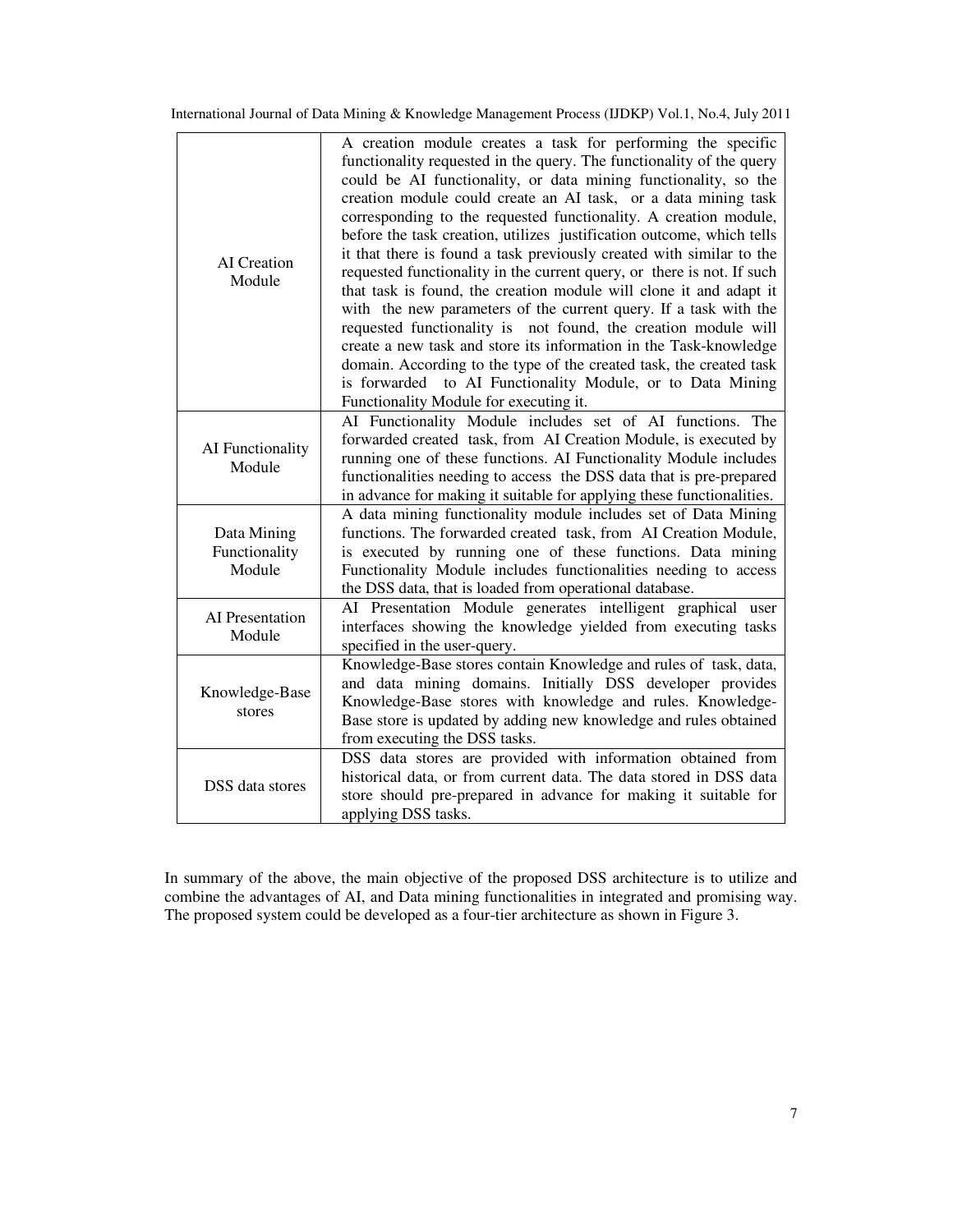

Figure 3. Four-tier architecture of the proposed DSS

# **4. EMPLOYING THE PROPOSED DSS IN EDUCATIONAL INSTITUTIONS**

In this section, we demonstrate how the proposed DSS could contribute in providing the knowledge necessary to educational institution's managers for making the correct decisions to optimize the educational systems, including e-learning. Figure 4 shows how the usage of the proposed DSS in educational institutions forms an interactive cycle for a learning refinement.



Figure 4**.** The cycle of employing the proposed DSS in educational institutions

# **4.1 Examples of Queries In The DSS**

In this section, we give some examples of queries describing about requested information of what the educational institution's managers need to know, and of what the proposed DSS can provide.

**Example 1:** Query for describing general characteristics of students in the university database. The functionality of this query is data generalization which is most popularly used data mining function. The function collects task-relevant data to generalize it form low conceptual level to higher one. For example, the general characteristics of the student in university can be described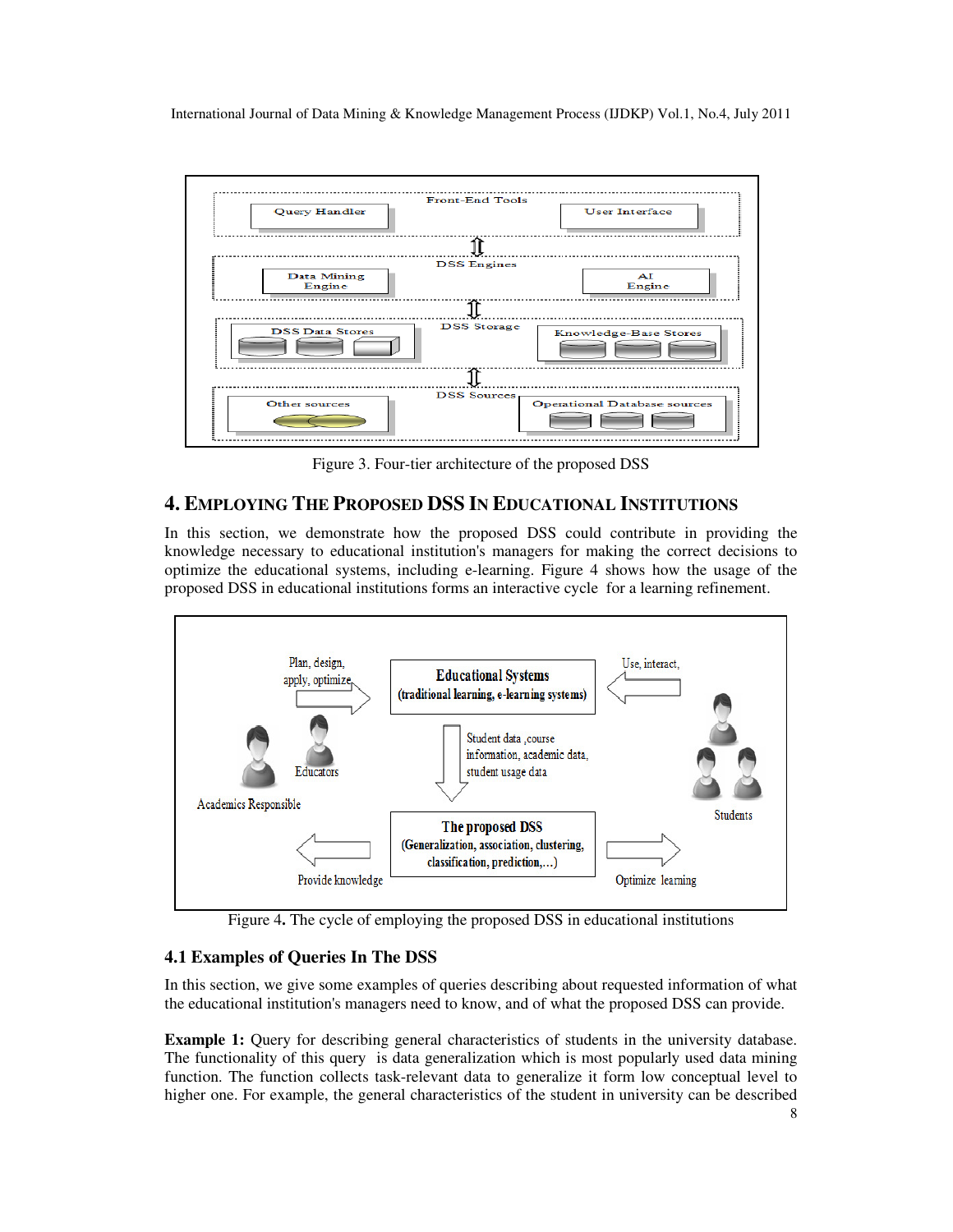as a set of characteristic rules or a set of generalized summary tables. The Attribute-Oriented Induction (AOI) method [18] is one of data mining techniques used in data generalization. The AOI method collects initial task-relevant data relation as shown in table 2, and uses the knowledge base of concept hierarchies of the task-relevant attributes to generalize its concepts. Based on the analysis of the number of distinct values in each attribute, the AOI method determines generalization plan describing an attribute removal or not?, or how high to generalize the attribute if it is not a removal. The generalization's plan description is shown in the last row of table 2.

| Name         | Gender   | Major       | <b>Birth-Place</b>       | Birth date | Residence                     | Phone#   | <b>GPA</b>   |
|--------------|----------|-------------|--------------------------|------------|-------------------------------|----------|--------------|
| Rami Awad    | М        | CS          | Cairo, Egypt             | 8-12-85    | Omar<br>AlMuktar St.,<br>Gaza | 9887-564 | 80.3         |
| Ali Soliman  | М        | CS          | Gaza, Palestine          | 12-4-95    | Main St., Der<br>AlBlah       | 7865-321 | 91.2         |
| Hala Almasri | F        | Accounting  | <b>Nablus, Palestine</b> | $7-3-78$   | 24 St., Nablus                | 8991-118 | 90.5         |
|              |          |             |                          |            |                               |          | $\cdots$     |
| Removed      | Retained | Sci,Eng,Bus | Region                   | Age range  | City                          | Removed  | Excl,<br>VG, |

Table 2. Initial relation of query in example #1

Based on the generalization plan, the AOI method performs generalization by attribute removal or attribute generalization, and produces prime generalized relation as shown in table 3. The AOI method applies aggregation with adjusted levels by merging identical generalized tuples, and accumulating their respective counts as shown in table 4.

| Gender | Major           | <b>Birth-Region</b> | Age-Range | Residence     | <b>GPA</b>       | count |
|--------|-----------------|---------------------|-----------|---------------|------------------|-------|
| М      | <b>Science</b>  | Foreign             | 25-30     | Gaza          | <b>Very Good</b> | 20    |
| М      | Science         | Palestine           | 20-25     | Der AlBlah    | <b>Excellent</b> | 30    |
|        | <b>Business</b> | Palestine           | 30-35     | <b>Nablus</b> | <b>Excellent</b> | 15    |
|        |                 |                     |           |               |                  |       |

Table 3. Prime generalized relation of query in example #1

Table 4. High-level generalized relation of query in example #1

| Birth-Region |         |                  |              |
|--------------|---------|------------------|--------------|
|              | Foreign | <b>Palestine</b> | <b>Total</b> |
| Gender       |         |                  |              |
|              | 20      |                  |              |
|              |         |                  | 25           |
| <b>Total</b> | 30      | 55               | 85           |
|              |         |                  |              |

**Example 2:** Query for finding the correlations between student's exam scores and their visiting behavior for a particular courseware in the web-based educational system used in the university.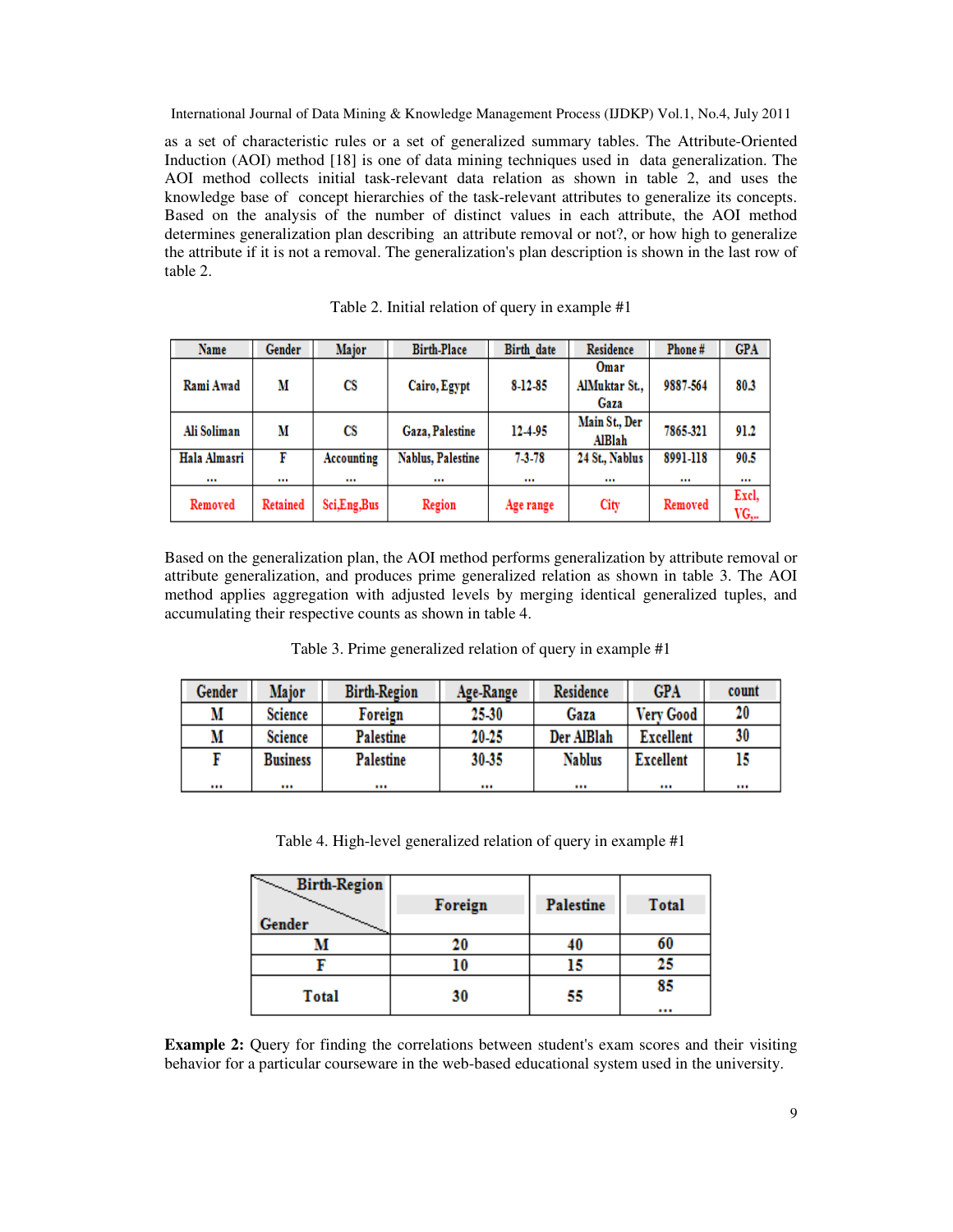This type of queries, studying the student behavior and the usage of the web-based educational system, are often considered as starting point of evaluation an e-learning system.

The main functionality of the query is mining association [5], considered as one of the top-most used data mining functionalities. To answer this query, the proposed DSS should prepare, collect and store the data that would be mined later by analyzing and parsing the server log file of a courseware website. These prepared and collected data describing the student's visiting behavior would contain values of indicators about who, when, and how the courseware website is visited. The association mining function mines the task-relevant data derived from merging the prepared data of the web log files and the data about the student exam scores. Processing the association mining function on these data, may be present frequent and strong association rules among the browsing student behavior's indicators and the student exam scores.

**Example 3:** Query for presenting usage statistics of the web-based educational system.

The proposed DSS may be process statistics, evolution and deviation analyzes on the data prepared from parsing the server log files of the web-based system. The outcome of this analyzing process could be presented in suitable and readable GUI formats. For example, some of these GUI formats:

- i. Chart presenting count of the courseware's visits for each student, or course.
- ii. Chart presenting count of the courseware's visits for each courseware components on the course website.
- iii. Chart presenting the website usage evolution or deviation for each student, or course.

**Example 4:** Query for identifying the range of accumulative average score for a particular student in specific course.

The proposed DSS scans and parses the log files of an educational web-based server that is used to offer the student with all lectures of a specific subject online in a video format. The outcome of the scanning and parsing of the log files such as login id, login date, login time, time taken to view a specific video are all stored in a database. The AI engine receives the stored information as facts and matches them with the stored rules in the knowledge base to predict the range of the average score for a particular student in specific course. The knowledge base was built using the history of students in log files and grades received for the same subject.

# **5. CONCLUSIONS & FUTURE WORK**

In this paper, building DSS for educational institutions is proposed to improve learning systems including e-learning. The building of the DSS is based on utilizing functionalities of database, AI, and data mining engines in integrated way. Integrating several AI and data mining functionalities into a single system like the proposed DSS will be promising. The main fundamentals for this integration are the rich DSS with extendable knowledge-base and internal well-prepared data model, and using self-directed distributed modules. The AI engine plays core role as coordinator and executer for the most of the DSS tasks including the presentation of the task results in intelligent format.

The foundation of such DSS systems in educational institution will provide the academic personnel responsible in that institution with the needed information necessary in optimizing the educational systems. Even though the proposed prototype is not implemented yet, we hope that our proposed system goals enable the educational institutions realize the importance of the DSSproduced information in optimizing their adopted learning strategies. Moreover, we plan to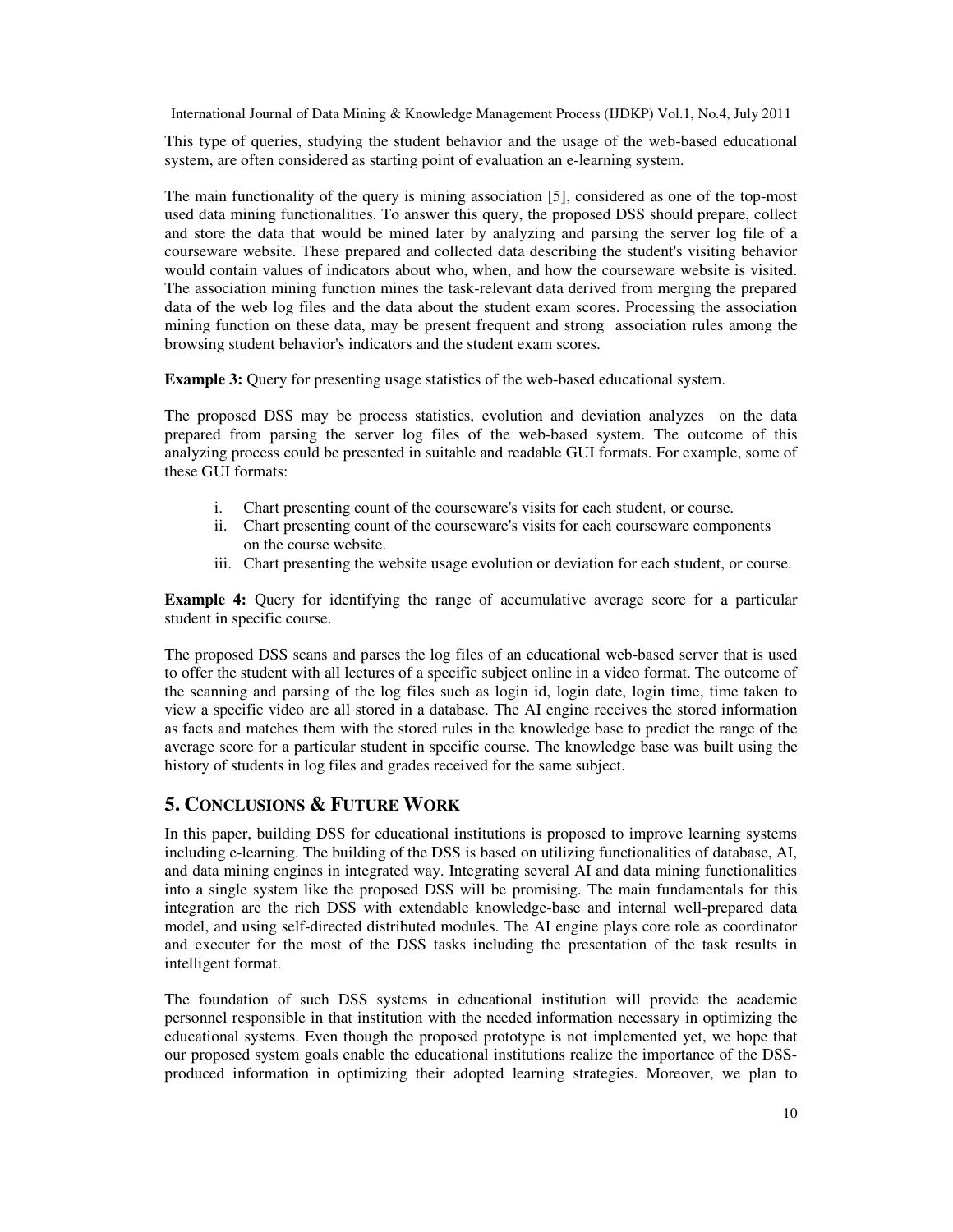implement the modules of the proposed system in order to reach to the overall implemented system in future.

#### **REFERENCES**

- [1] Power, D.J., (2002) Decision Support Systems: Concepts and Resources for Managers. Quorum Books/Greenwood Publishing.
- [2] Han, J. and M. Kamberm (2006). Data mining: concepts and techniques. Amsterdam; Boston San Francisco, CA, Elsevier; Morgan Kaufmann.
- [3] Clark, R. C., & Mayer, R. E., (2003). e-Learning and the Science of Instruction: Proven Guidelines for Consumers and Designers of Multimedia Learning. San Francisco: Jossey-Bass.
- [4] Kamber, M., Winstone, L., Gong, W., Cheng, S. and Han, J. (1997). Generalization and decision tree induction: efficient classification in data mining. In 7th International Workshop on Research Issues in Data Engineering (RIDE '97) High Performance Database Management for Large-Scale Applications, pp.111.
- [5] Agrawal, R., Imielinski,T. and Swami, A., (1993), Mining association rules between sets of items in large databases In Prooc. of the ACM SIGMOD Int'l Conf. on Management of Data (ACM SIGMOD '93), Washington, USA.
- [6] MERCERON, A. and YACEF, K,. (2005). Educational Data Mining: a Case Study. In Artificial Intelligence in Education (AIED2005), C.-K. LOOI, G. MCCALLA, B.
- [7] Russell S., Peter Norvig, P., (2010), Artificial intelligence: a modern approach, 3rd edition, Prentice Hall.
- [8] Power, D.J., A Brief History of Decision Support Systems, DSSResources.COM, World-Wide Web, (2011),http://dssresources.com/history/dsshistory.html, version 2.6
- [9] Sanjeev, P. and Zytkow, J.M., (1995). Discovering enrollment knowledge in university databases. In KDD, pp. 246-251.
- [10]Luan, J., (2002).Data mining, knowledge management in higher education, potential applications. In workshop associate of institutional research international conference, Toronto, pp. 1- 18.
- [11]Deniz, D.Z. and Ersan, I., (2001) Using an academic DSS for student, course and program assessment, International Conference on Engineering Education, Oslo, pp.6B8-12–6B8 17.
- [12]Deniz, D.Z. and Ersan, I., (2002). An academic decision-support system based on academic performance evaluation for student and program assessment, International Journal of Engineering Education, Vol. 18, No. 2, pp.236–244.
- [13]Minaei-Bidgli, B. and Punch,W.,(2003). Using genetic algorithms for data mining optimizing in an educational web-based system. In GECCO, pp. 2252-2263.
- [14]Dasgupta, P. and Khazanchi, D., (2005). Adaptive decision support for academic course scheduling using intelligent software agents. International Journal of Technology in Teaching and Learning, Vol. 1, No 2,pp., 63-78.
- [15]Mansmann, S. and Scholl, M. H., (2007 ). Decision Support System for Managing Educational Capacity Utilization in Education, IEEE Transactions Vol. 50, No. 2, pp. 143 – 150.
- [16]Inmon, W.H. and Kelley, C., (1993). Rdb/VMS: Developing the Data Warehouse. QED Publishing Group, Boston.
- [17]Agrawal, R., Gupta, A., and Sarawagi, S., (1995). Modeling multidimensional databases. IBM Research Report.
- [18]Han, J.; Cercone, N. and Cai, Y., (1991). Attribute-Oriented Induction in Relational Databases In G. Piatetsky-Shapiro and W. J. Frawley, editors, Knowledge Discovery in Databases, pp. 213-228.
- [19]Lauden, K. and Lauden J., (2009). Management information Systems. Prentice Hall; 11th edition.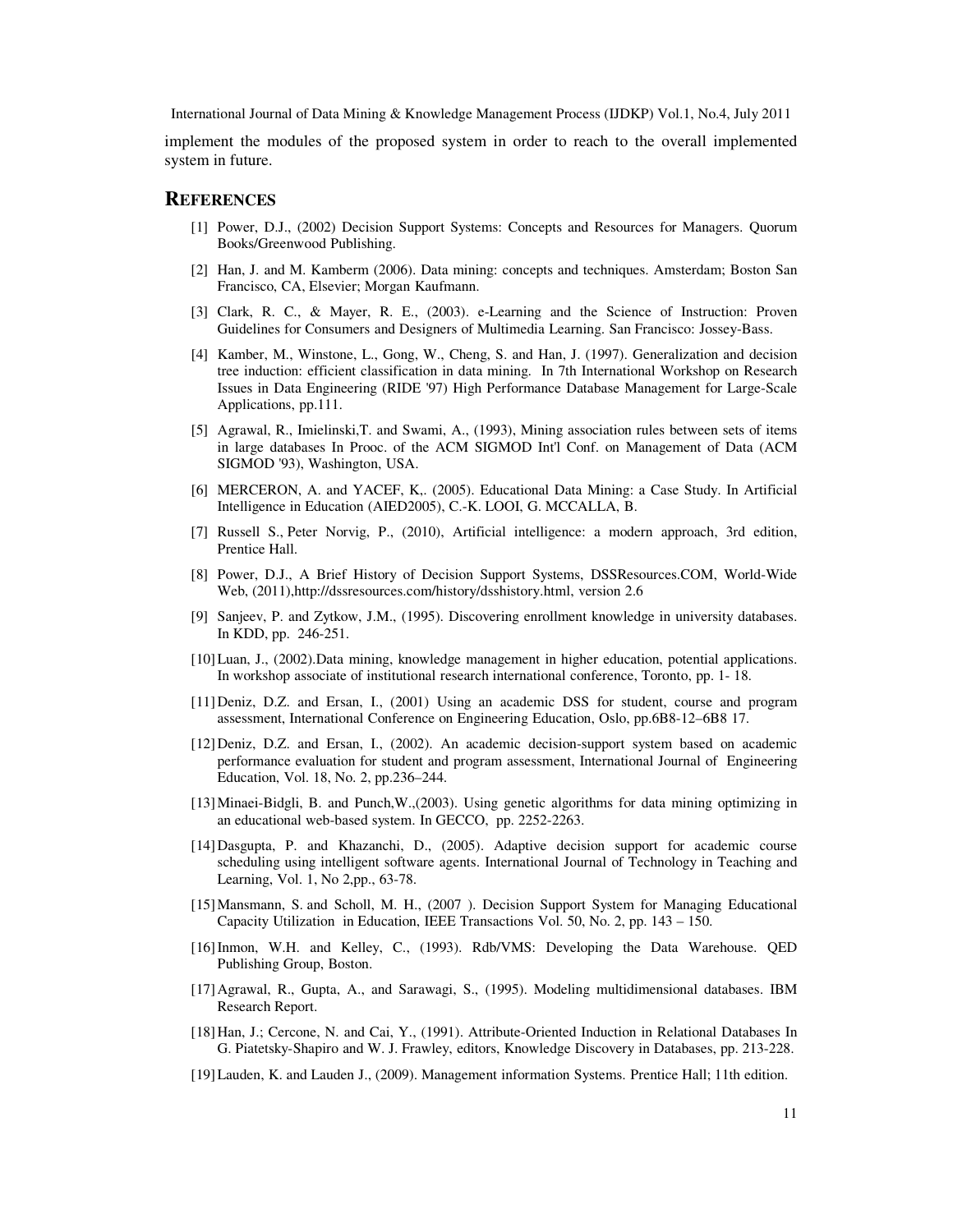- [20]Nwelih, E. and Chiemeke, S.C. (2010) Academic Advising Decision Support System for Nigerian Universities, Anthology of Abstracts of the 3rd International Conference on ICT for Africa, March 25-27, Yaoundé, Cameroon. Baton Rouge, LA: International Center for IT and Development.
- [21]Marta Zorrilla, Diego García and Elena Álvarez.(2010). A Decision Support System to improve e-Learning Environments. BEWEB 2010 - International Workshop on Business intelligence and the WEB ,March 22-26, 2010 - Lausanne (Switzerland).
- [22]Roberto Llorente and Maria Morant, (2011), Data Mining in Higher Education, Kimito Funatsu, InTech, 2011.
- [23]Falakmasir M., and Habibi J., (2010), Using Educational Data Mining Methods to Study the Impact of Virtual Classroom in E-Learning, Educational Data Mining 2010, 3<sup>rd</sup> International Conference on Educational Data Mining , Pittsburgh, PA, USA, June 11-13, 2010.
- [24]Rajibussalim M., (2010), Mining Students' Interaction Data from a System that Support Learning by Reflection, Educational Data Mining 2010, 3<sup>rd</sup> International Conference on Educational Data Mining , Pittsburgh, PA, USA, June 11-13, 2010.
- [25]Kumar R. and Chadrasekaran R.,(2011), Attribute Correction Data Cleaning Using Association Rule and Clustering Methods, International Journal of Data Mining & Knowledge Management Process (IJDKP). Vol(1), No(2).
- [26]Srinivas K., Raghavendra G. and Govardhan A., (2011), Survey on Prediction of Heart Morbidity Using Data Mining Techniques, International Journal of Data Mining & Knowledge Management Process (IJDKP). Vol(1), No(3).

#### **Authors**

**1- Samy Saleem. Abu Naser** was born in Gaza, Palestine, in 1964. He received the B.S. & M.S. degrees in Computer Science from the University of Western Kentucky, USA in 1987 and 1989 respectively and the Ph.D. degree from North Dakota State University, USA in 1993 in Computer Science. He has been working as Associate Professor in Faculty of Engineering and Information Technology, Al-Azhar University, Gaza, Palestine since 2007. He was appointed as assistant professor in Al Azhar University 1996-2006. He was appointed as a Teaching Assistant at the University of Western Kentucky, USA, 1988-1989. He was appointed as a Research Assistant at the North Dakota State



University, USA, 1990-1993. He has worked as Field Information Systems Officer at the United Nations Relief and Works Agency, Gaza 1993-1996. His areas of interest are Artificial Intelligence, Intelligent Tutoring Systems, Expert Systems, Knowledge Management Systems, and Compiler Design.

**2- Abedelbaset Rajab Almasri** was born in AL-Maghazi, Gaza, Palestine, in 1978. He received the B. S. in Computer Science from Al Azhar University, Palestine in 2000 and M.S. in Computer Science from Vrije University Brussel in 2006. He was appointed the head of the Department of Information Technology in the Faculty of Engineering and Information Technology Al Azhar University since 2010. He has been working as lecturer in the Department since 2006. He has worked as A Teaching Assistants in Al Azhar University between the years 2000 and 2005.